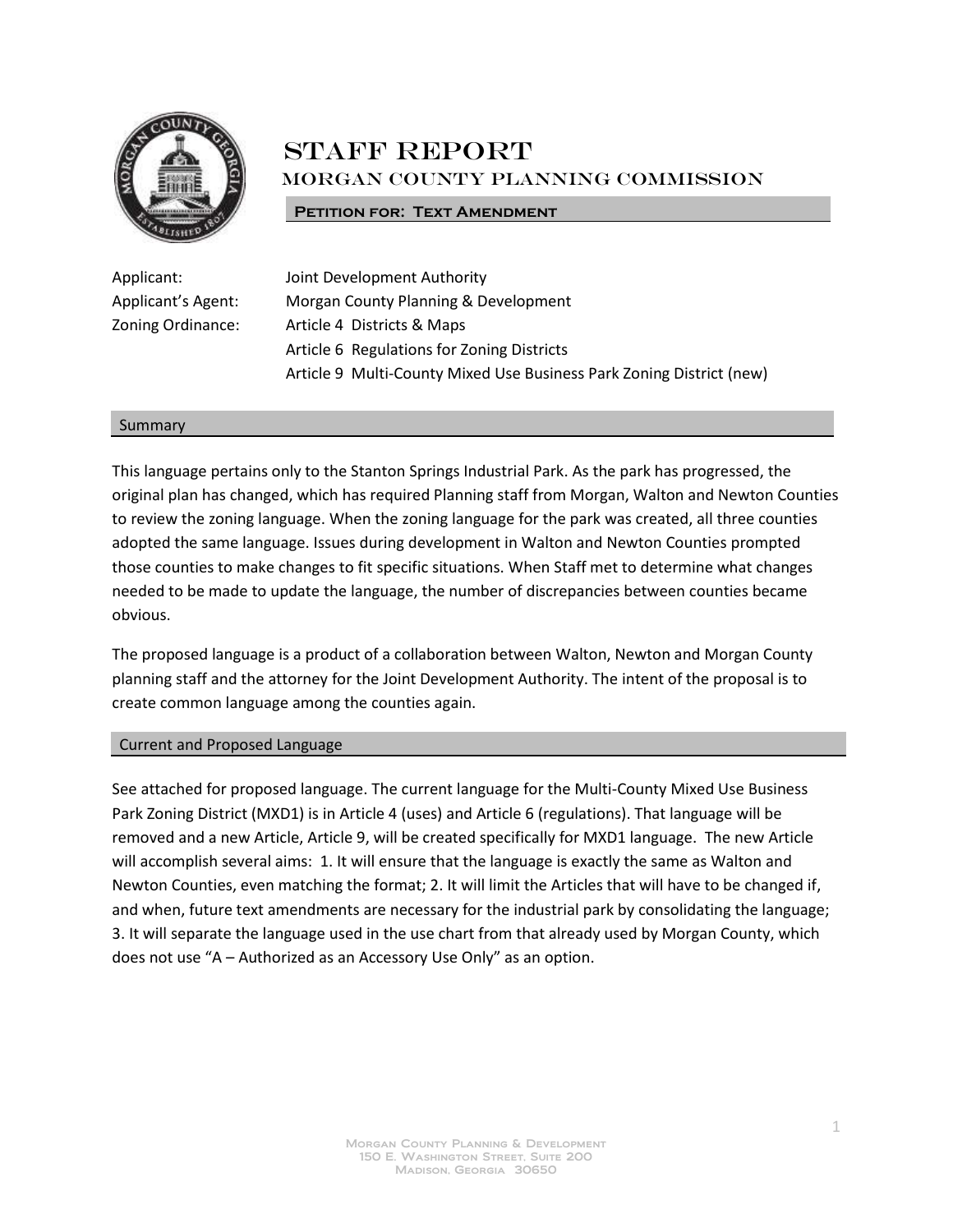## **STANTON SPRINGS BUSINESS PARK**

## **PURPOSE AND INTENT**

The Stanton Springs Business Park District is intended to provide large tracts of land suitable for the planned development of a mixed-use business park that provides new jobs and increases the tax base. It shall provide an attractive environment well suited to manufacturing, research, development, professional offices, laboratories, biomedical, pharmaceuticals, data centers, and related commercial, warehousing, and industrial uses. Other types of heavy industrial that would be objectionable by reasons of producing noxious dust, odor, air pollution, water pollution, and noise are not permitted.

The Stanton Springs Business Park District is permitted under the following conditions:

- A. It is a part of a large-scale development of 1,000 acres or more located in at least two contiguous counties;
- B. It is developed under a single, unified entity providing control of property development;
- C. It contains a mixture of uses;
- D. It provides adequate infrastructure for current and future transportation, water resource management and community services.
- E. Others designated from time to time by the Board of Commissioners.

# **GENERAL REQUIREMENTS (ALL TIERS)**

A. Tier Planning & Map: The Stanton Springs Business Park District is divided into two (2) individual tiers which represent the different variations in use within the Stanton Springs Business Park District. Tier 1 governs property development within the existing parkway (known as Shire Parkway) and concentrates primarily on clean industry. Tier 2 governs the land outside the parkway that abuts U.S. Hwy 278 promoting high quality and commercial highway-oriented development near I-20 by permitting greater flexibility to create a corridor of similar as well as supporting retail and hospitality uses for the Stanton Springs Business Park.

# **PRINCIPAL USES AND STRUCTURES**

A. Principal uses and structures allowed in the Stanton Springs Business Park District shall include:

- 1. Offices;
- 2. Research and product development facilities;
- 3. Light manufacturing facilities, including light assembly and fabrication;
- 4 Warehouse and distribution facilities; and
- 5. Other uses allowed in the Use Tables below.
- B. Application of this table shall be in accordance with the following codes;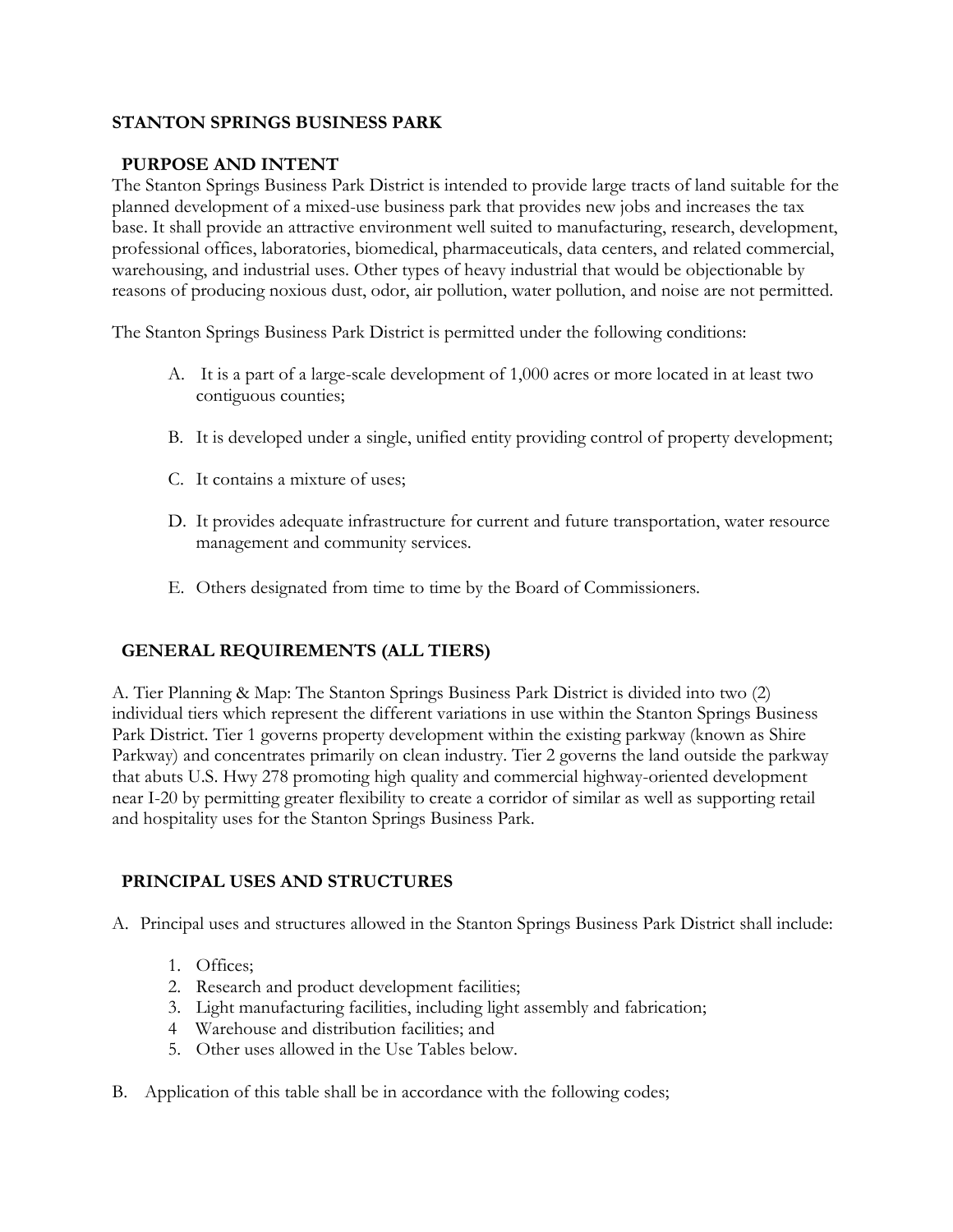- 1. P- Permitted Use
- 2. A- Authorized as an accessory commercial use
- 3. C Authorized as a Conditional use subject to application procedures
- C. Uses that are not specifically authorized as a principal, accessory, or conditional use in the Tier 1 Use Table below are prohibited, and may only be authorized if similar to an authorized use listed below and granted by written interpretation of the Director of Development Services.

| Type of Use                              | Within the      |  |
|------------------------------------------|-----------------|--|
|                                          | <b>Business</b> |  |
|                                          | Parkway         |  |
| <b>Accessory Building</b>                | $\mathbf{P}$    |  |
| Accessory Use, Commercial                | $\overline{P}$  |  |
| Bank                                     | А               |  |
| Data Management or Processing Center a   | $\overline{P}$  |  |
| Day Care, Child                          | А               |  |
| Day Care, Adult                          | А               |  |
| <b>Electric Substation</b>               | $\overline{P}$  |  |
| Health Club                              | $\mathbf{A}$    |  |
| Institutional & Philanthropic Uses       | $\mathbf{P}$    |  |
| Manufacturing,                           | $\overline{P}$  |  |
| Medical, Dental Laboratory               | $\overline{P}$  |  |
| Medical, Dental Clinic                   | $\overline{P}$  |  |
| Office, Professional                     | $\mathbf{p}$    |  |
| Recreation Facilities, Commercial        | А               |  |
| Outdoor Storage                          | $\mathcal{C}$   |  |
| Parking Lot or Deck                      | A               |  |
| Place of Public Assembly                 | $\overline{P}$  |  |
| Place of Worship                         | $\overline{P}$  |  |
| Professional Services                    | $\mathbf{A}$    |  |
| Research & Development Facility          | $\mathbf{p}$    |  |
| Restaurant                               | A               |  |
| Solar Farm or alternative energy uses    | А               |  |
| Telecommunications Tower                 | $\overline{C}$  |  |
| <b>Construction Trailer</b>              | $\overline{P}$  |  |
| <b>Training Center</b>                   | $\mathbf{p}$    |  |
| Utilities, Structures and Bldgs., Public | $\overline{P}$  |  |
| Warehousing, Industrial, Distribution,   | A               |  |
| Wholesale                                |                 |  |

**Tier 1 Use Table**

D. Uses that are not specifically authorized as a principal, accessory, or conditional use in the Tier 2 Use Table below are prohibited, and may only be authorized if similar to an authorized use listed below and granted by written interpretation of the Director of Planning and Development.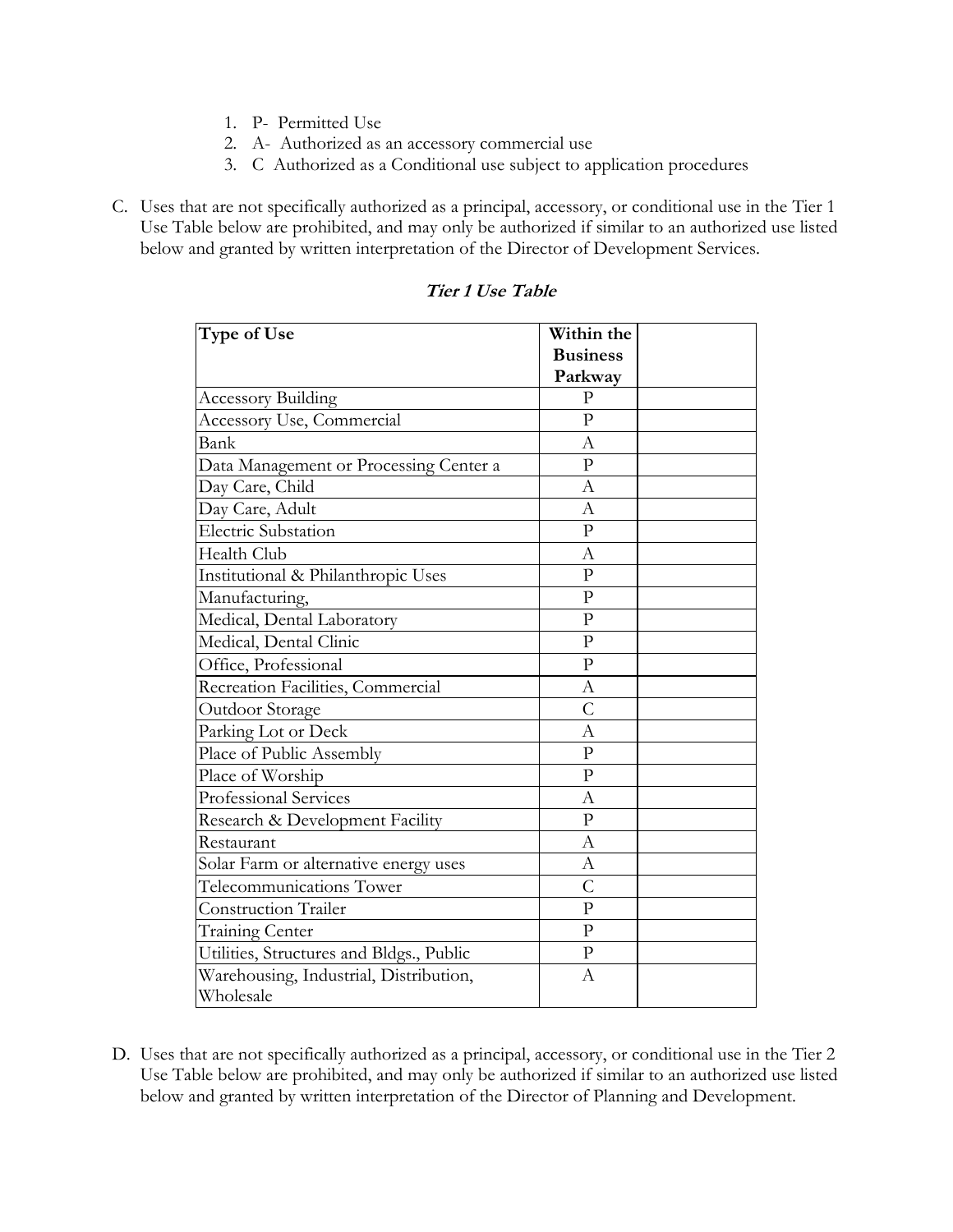| Type of Use                                      | Land                    |
|--------------------------------------------------|-------------------------|
|                                                  | Outside the             |
|                                                  | Parkway                 |
| <b>Accessory Building</b>                        | $\mathbf{p}$            |
| Accessory Use, Commercial                        | $\mathbf{p}$            |
| Bank                                             | $\overline{P}$          |
| Convenience Store                                | $\overline{P}$          |
| Data Management or Processing Center a           | $\overline{P}$          |
| Day Care, Child                                  | A                       |
| Day Care, Adult                                  | A                       |
| <b>Electric Substation</b>                       | $\overline{P}$          |
| Health Club                                      | $\overline{P}$          |
| Hotel                                            | $\overline{P}$          |
| Institutional & Philanthropic Uses               | $\overline{P}$          |
| Manufacturing                                    | $\mathbf{p}$            |
| Medical, Dental Laboratory                       | $\overline{P}$          |
| Medical, Dental Clinic                           | $\mathbf{p}$            |
| Office, Professional                             | $\overline{P}$          |
| Outdoor Storage                                  | $\overline{C}$          |
| Parking Lot or Deck                              | A                       |
| <b>Personal Services</b>                         | $\overline{\mathrm{P}}$ |
| Place of Public Assembly                         | $\overline{P}$          |
| Place of Worship                                 | $\overline{P}$          |
| Professional Services                            | $\overline{P}$          |
| Recreation Facilities, Commercial                | $\overline{P}$          |
| Research & Development Facility                  | $\overline{P}$          |
| Restaurant, Dine-In                              | $\mathbf{p}$            |
| Restaurant, Drive-thru                           | $\overline{P}$          |
| Retail                                           | $\overline{P}$          |
| Solar Farm or alternative energy uses            | А                       |
| Telecommunications Tower                         | $\overline{C}$          |
| <b>Construction Trailer</b>                      | $\overline{P}$          |
| <b>Training Center</b>                           | $\overline{P}$          |
| Utilities, Structures and Bldgs., Public         | $\mathbf{p}$            |
| Warehousing, Industrial, Distribution, Wholesale | $\overline{A}$          |

**Tier 2 Use Table**

#### E. **Prohibited uses**

Except as otherwise noted herein, non-residential development may occur based on the Tier district. Use categories shall be determined based on the Use Table contained in Tier 1 and Tier 2 above and shall follow the requirements of the Use Tables.

i. The following uses are prohibited: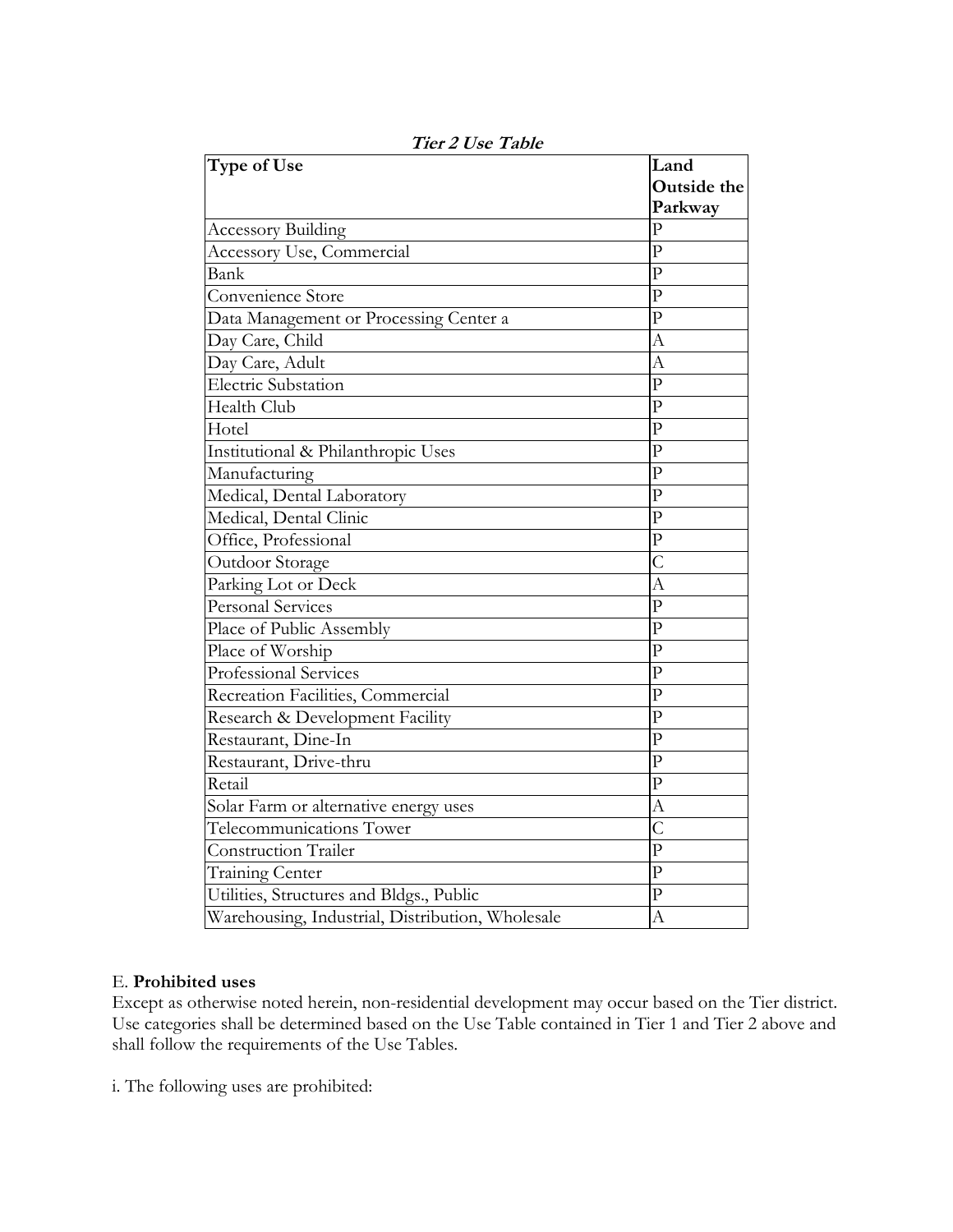- a. Campground, Recreational Vehicle Park, private;
- b. Manufactured home sales, rental, repair
- c. Auto recovery
- d. Flea market
- e. Solid waste transfer station
- f. Pawn Shop
- g. Pay day, title loans, check cashing
- h. Mini-warehouse
- i. Truck stop, parking, dispatch
- j. Storage Yard, Lumber
- k. Hazardous waste or solid waste landfills
- l. Junk or Salvage Yard
- m. Labor Camp
- n. Distillation of bones
- o. Dumping, disposal, incineration or reduction of garbage
- p. Fat rendering
- q. Stockyard or slaughter of animals
- r. Smelting of iron, tin, zinc or other ores
- s. Refining of Petroleum or of its products
- t. Cemeteries or Mausoleums
- u. Jail, penal, detention or correction farms
- v. Temporary or portable sawmill
- w. Community fair
- x. Noncommercial club or lodge
- y. Privately operated sanitary landfill, sewage or treatment plant (excluding on-site pretreatment facilities)
- z. Growing or sale of marijuana
- aa. Boarding/breeding kennels
- bb. Funeral Home;
- cc. Sanatorium, convalescent, rest or retirement home
- dd. Adult bookstore or adult entertainment
- ee. Night club, bar or lounge

## **ACCESSORY USES AND STRUCTURES**

Accessory uses and structures typically found to support the principal uses and structures shall be permitted in the Stanton Springs Business Park District.

## **CONDITIONAL USES**

Conditional uses shall be permitted in the Stanton Springs Business Park District in accordance with the Use Table subject to the procedures of the Issuing Authority

## **STANDARDS OF DEVELOPMENT**

- A. Minimum Lot Frontage: Fifty (50) feet onto a County or State approved street
- B. Minimum Building Setback Requirements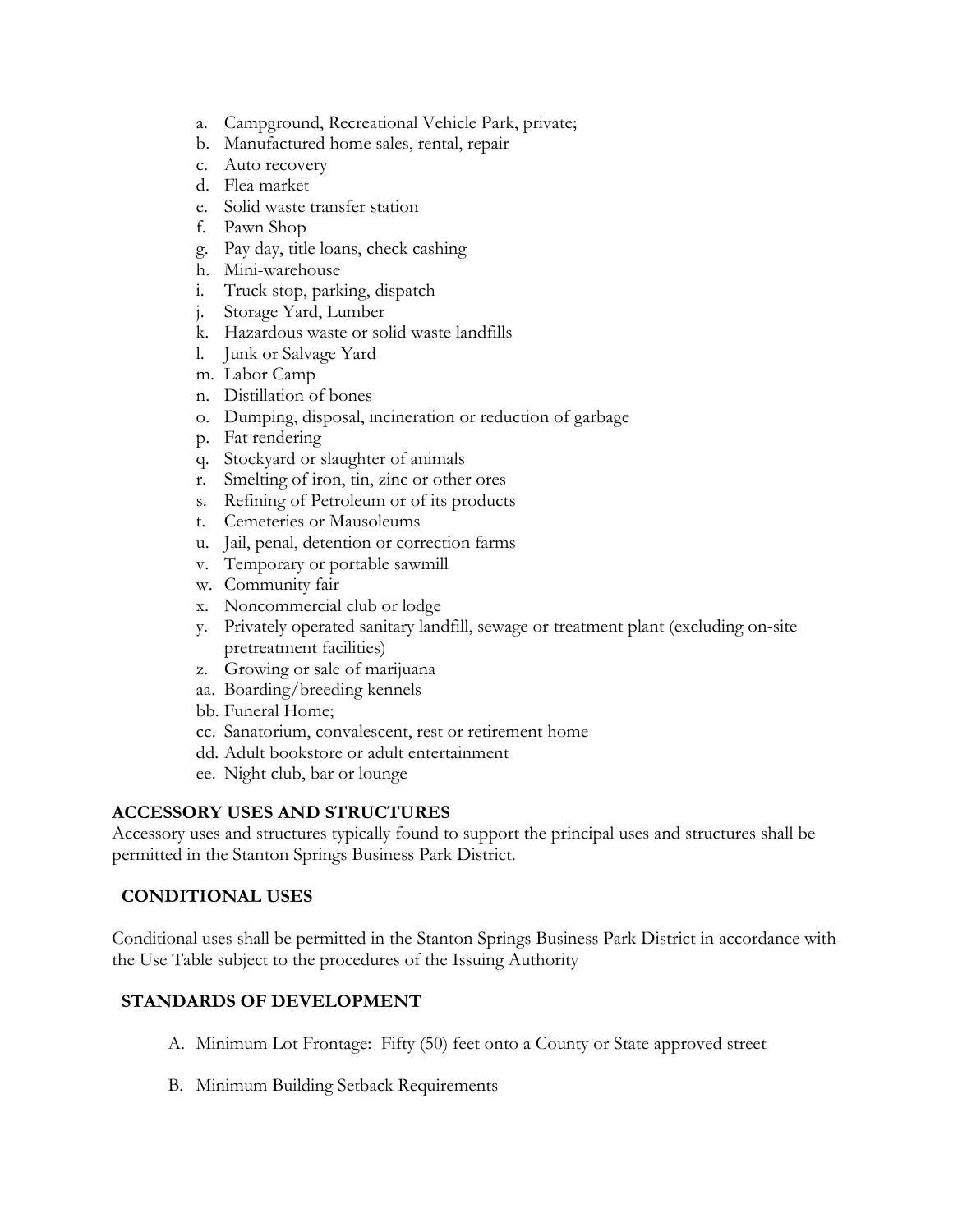- 1. Front: Fifty (50) feet.
- 2. Side: Twenty (20) feet from property line.
- 3. Rear: Twenty (20) feet
- C. Impervious Surface The maximum impervious surface shall be 75%.
- D. Maximum Height of Buildings: Seventy-five (75) feet.
- E. Buffer Requirements Where property in this district abuts residential property, it shall provide transitional buffers no less than one hundred (100) feet.
- F. Parking Requirements Off-street parking and loading space shall be provided as outlined:

| <b>Land Use</b>                                                                                                                  | Number of<br>Parking<br><b>Spaces</b> | <b>Required for Each</b>                                                 |
|----------------------------------------------------------------------------------------------------------------------------------|---------------------------------------|--------------------------------------------------------------------------|
| Manufacturing                                                                                                                    | 1                                     | 5,000 sf of non-office floor<br>space                                    |
| Office buildings, including<br>Insurance and real estate offices                                                                 | 3.0                                   | 1,000 sf of GFA                                                          |
| Banks                                                                                                                            | 3.0                                   | $1,000$ sf of GFA                                                        |
| Research and development                                                                                                         | 3.0                                   | 1,000 sf of GFA                                                          |
| Wholesale, Office-Warehouse                                                                                                      | 1<br>1                                | 200 sf of office space, plus<br>5,000 sf of storage area                 |
| Auditoriums, church, theaters,<br>stadiums, and other places of<br>assembly                                                      | $\mathbf{1}$                          | 4 seats or<br>12 feet of pew                                             |
| Convenience Store                                                                                                                | 3                                     | 1,000 sf of retail space                                                 |
| Hotel or Motel:<br>(a) Convention hotel or motel with a<br>restaurant or lounge                                                  | 11/2                                  | Room                                                                     |
| (b) Non-convention hotel or motel<br>without restaurant                                                                          | 1                                     | Room                                                                     |
| General business, commercial or<br>personal service establishments<br>catering to the retail trade, but<br>excluding food stores | $\mathbf{1}$                          | 150 sf of floor area<br>designated for sales plus<br>1 for each employee |
| Restaurant, dine-in or drive-thru                                                                                                | 14                                    | $1,000$ sf of GFA                                                        |
| Retail                                                                                                                           | 5                                     | $1,000$ sf of GFA                                                        |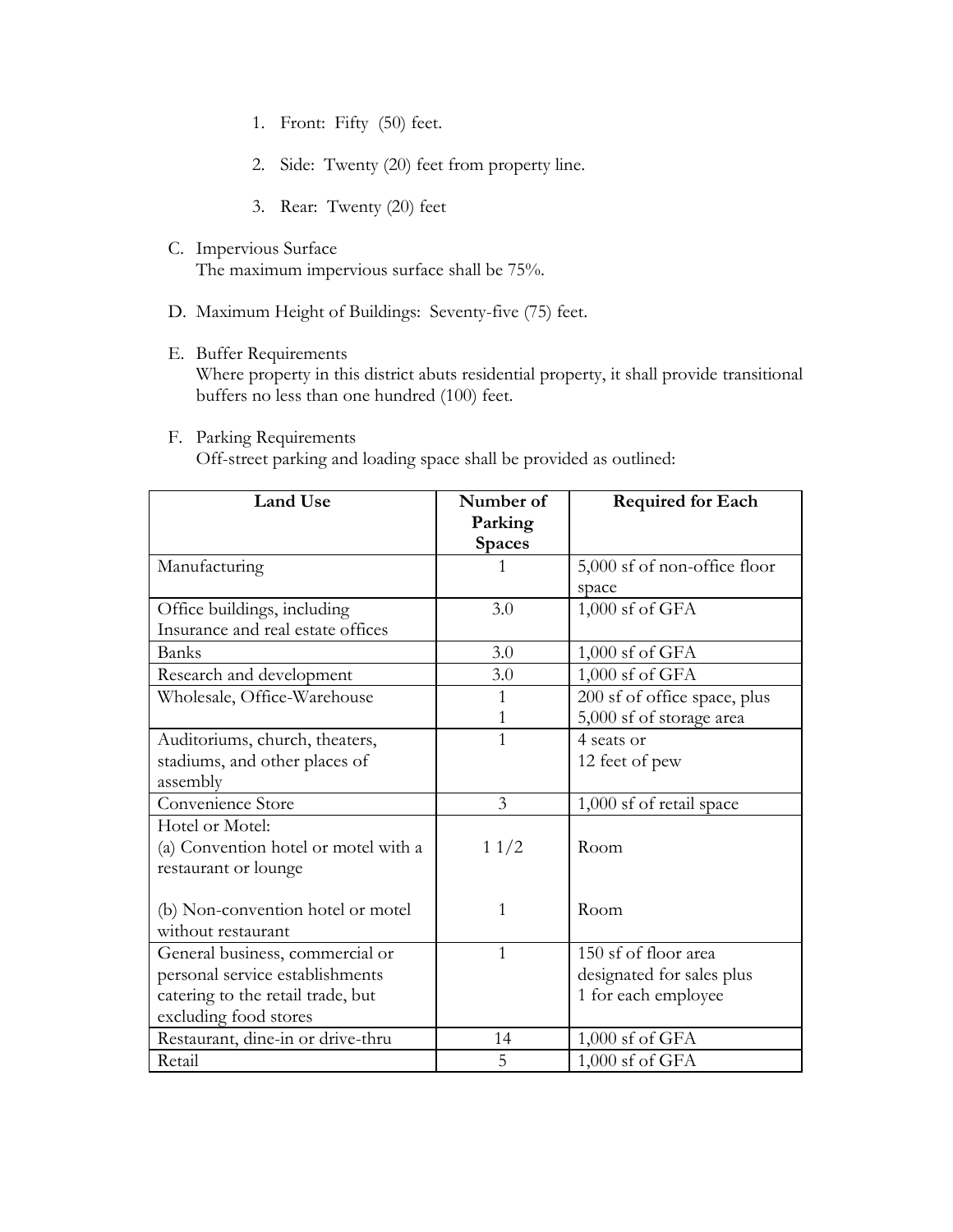The total number of parking spaces may be reduced as approved by the Director of Planning and Development upon written request by the applicant. The applicant must provide a parking study or other justification for the requested reduction.

- G. Streets and Rights of Way
	- 1. All streets shall be dedicated public streets, except as may be permitted in an Overlay District or Tier 2 and shall conform to standards of Issuing Authority regulations.
	- 2. Streets that are not state or federal highways shall be constructed with a design speed not to exceed thirty-five (35) miles per hour in commercial and industrial areas and twenty-five (25) miles per hour in residential areas, except as follows:
		- a. Streets primarily serving industrial, commercial, and office buildings shall provide vehicle travel lanes not to exceed twelve (12) feet in width, not including on-street parking and bicycle lanes.
		- b. Intersection radii shall not be greater than thirty-five (35) feet.
		- c. Streets containing four (4) or more travel lanes shall provide landscape medians of at least fourteen (14) feet in width.
		- d. All intersections shall provide pedestrian crosswalks.
		- e. Where intersections are signalized, they shall provide signal phases and indicators for pedestrians in accordance with the Manual of Uniform Traffic Control Devices.
	- 3. Landscape plans shall be prepared as a component of the final engineering plans for each public street. Street trees shall be permitted in accordance with approved landscape plans.
	- 4. Right-of-way widths shall generally be in accordance with standards of Issuing Authority and shall provide adequate space for:
		- a. Shoulders on both sides of travel lanes containing a minimum of ten (10) feet measured from the outside edge of pavement for the placement of underground utilities, sidewalks, bike lanes, and landscaping as required by the approved site development plans of the applicable overlay districts.
		- b. Alternative right-of-way widths and shoulder widths shall be permitted in an Overlay District in accordance with approved preliminary plans.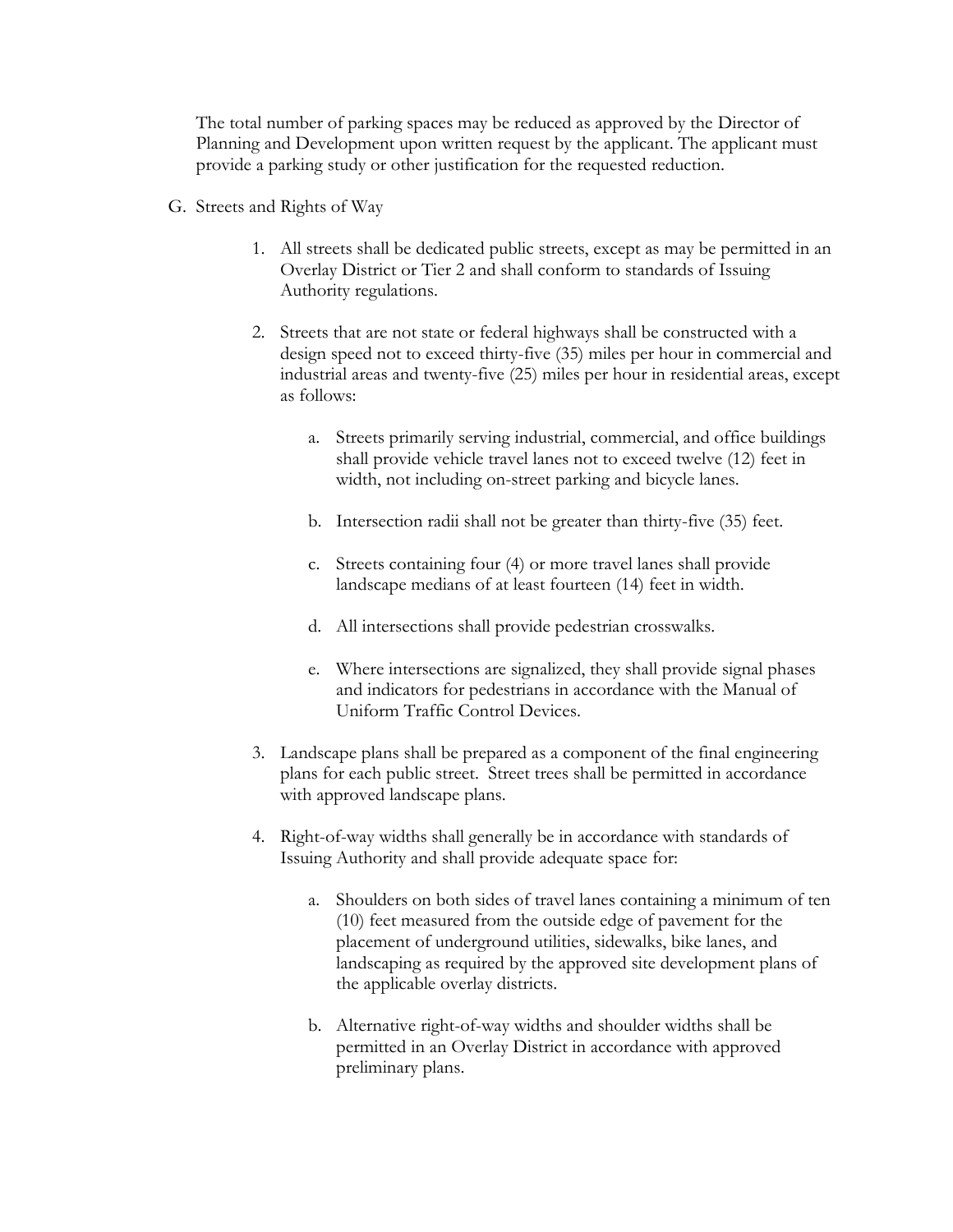## H. Deceleration

- 1. A deceleration lane shall be installed at all entrance roads into a commercial or industrial development.
- 2. Deceleration lane length is measured 200 feet from intersection centerline to beginning of taper. Tapers are 50 feet.
- 3. An exception to this requirement may be approved by the Director of Planning and Development based on the results of a traffic study that demonstrates that a deceleration lane is not required due to the specific conditions and level of service of the County road.
- 4. The Director of Planning and Development may require a traffic study to determine if the project's size warrants a center turn lane, longer deceleration lane, an acceleration lane or other improvements. If the traffic study determines that further steps should be taken to protect the traveling public, the additional requirements will be imposed by the Director of Planning and Development.
- I. Sidewalks
	- 1. Sidewalks shall provide safe, continuous pathways for pedestrians.
	- 2. Continuous and connected sidewalks shall be located on all public streets.
- J. Landscape Strips Adjacent to Public Rights-of-Way

1. All unimproved areas, unless to the rear of a lot either for future expansion or part of a natural area, shall be landscaped with a combination of deciduous canopy trees, shrubbery and ground cover At least one tree at least six (6) feet in height for each fifty (50) feet of street frontage shall be planted in the setback area. All off-street parking areas that serve twenty (20) vehicles or more shall be provided with landscape areas totaling not less than five (5) percent of the surfaced area. Landscaped earth berms are required to block direct view of storage areas, the side yard trucking doors and trucking courts and as a part of the overall landscaping plan.

2. All landscaping shall be completed when the final Certificate of Occupancy is issued. In the event this is not feasible, landscaping shall commence at and be completed within the next growing season.

#### . K. Utilities

- 1. All utilities shall be placed underground except for major electric transmission lines and sub-stations.
- 2. Public water and sewer service shall be provided for all occupied buildings required to provide toilets.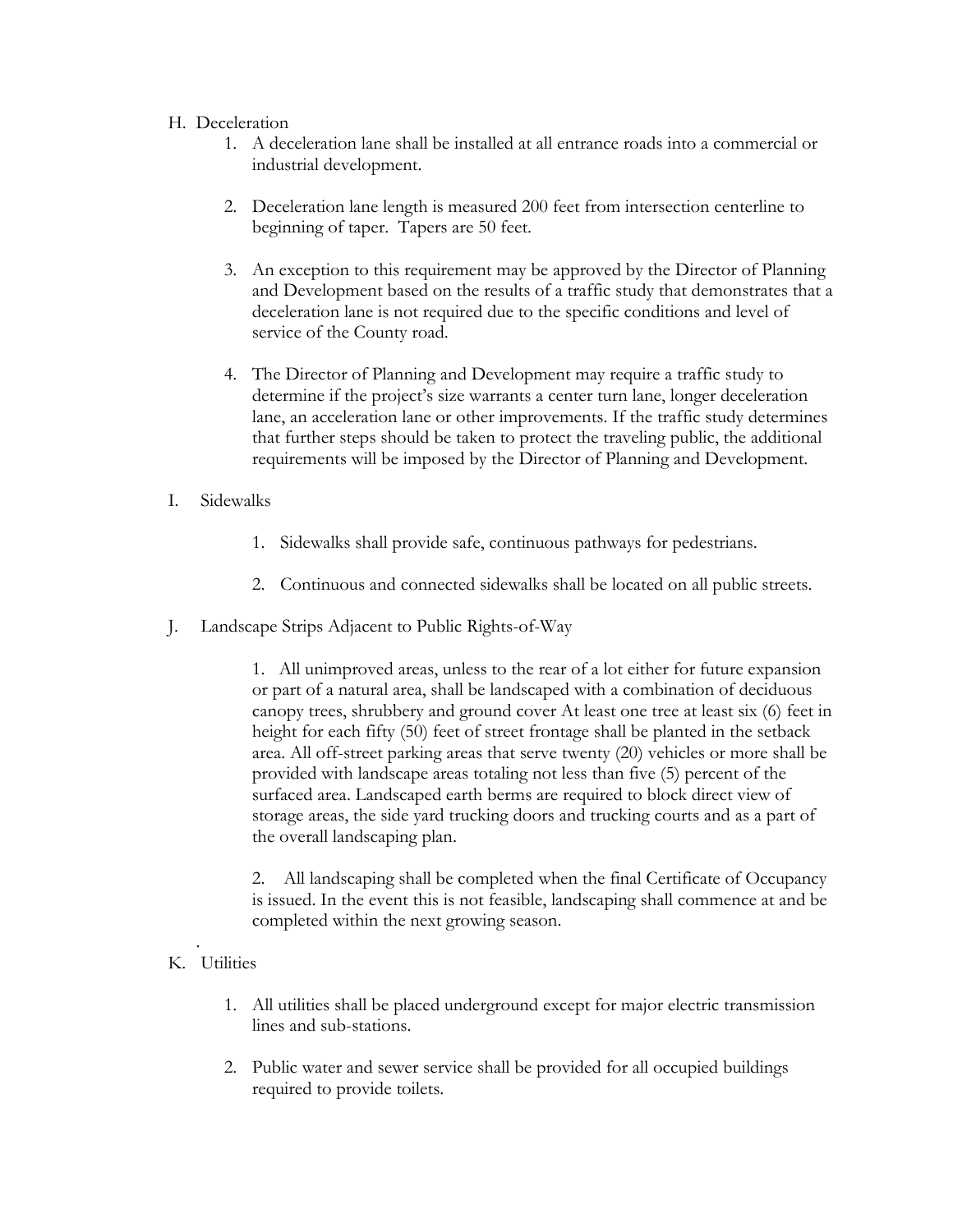- 3. Streetlights shall be provided along all public streets.
- L. Signage
	- 1. Signs shall be incorporated into the landscape plan. Maximum overall size shall not exceed five (5) feet in height or fifty (50) square feet in area for one side.
	- 2. Sign locations shall be governed by setback requirements.
	- 3. Signs will be ground mounted signage structures of complimentary building materials (brick or concrete marquee), no higher than six (6) feet in height and twenty (20) feet in length, on which signage can be mounted, landscaped and ground mounted illumination of signage.
	- 4. No flashing, flickering or blinking illumination shall be permitted in any sign.
	- 5. No animated or moving light forms of illumination will be permitted on any sign.
	- 6. All signs shall be fabricated and installed in compliance with all applicable building and electrical codes.
	- 7. All signs shall otherwise comply with the requirements of the applicable zoning regulations without variance unless approved by the Joint Development Authority.
- L. Building Standards
	- 1. Building Materials
		- a. Exterior walls for all new buildings shall consist of durable, permanent architectural materials that are compatible with park-like standards. The front façade and street side facades shall incorporate one or a combination of the following durable materials: brick; tile; stone with weathered, polished or fluted face; textured cement stucco; architectural concrete masonry with fluted, split-face, or broke-face finish; Portland cement plaster and lath systems; architectural (either pre-cast or tilt -up) concrete either fluted or with exposed aggregate finish or glass. Front façade materials shall be continued for not less than twenty (20) feet on each side from the front surface. Unfaced concrete block, structural concrete, corrugated metal and the like shall not be permitted. Pole buildings or similar structures will not be permitted.